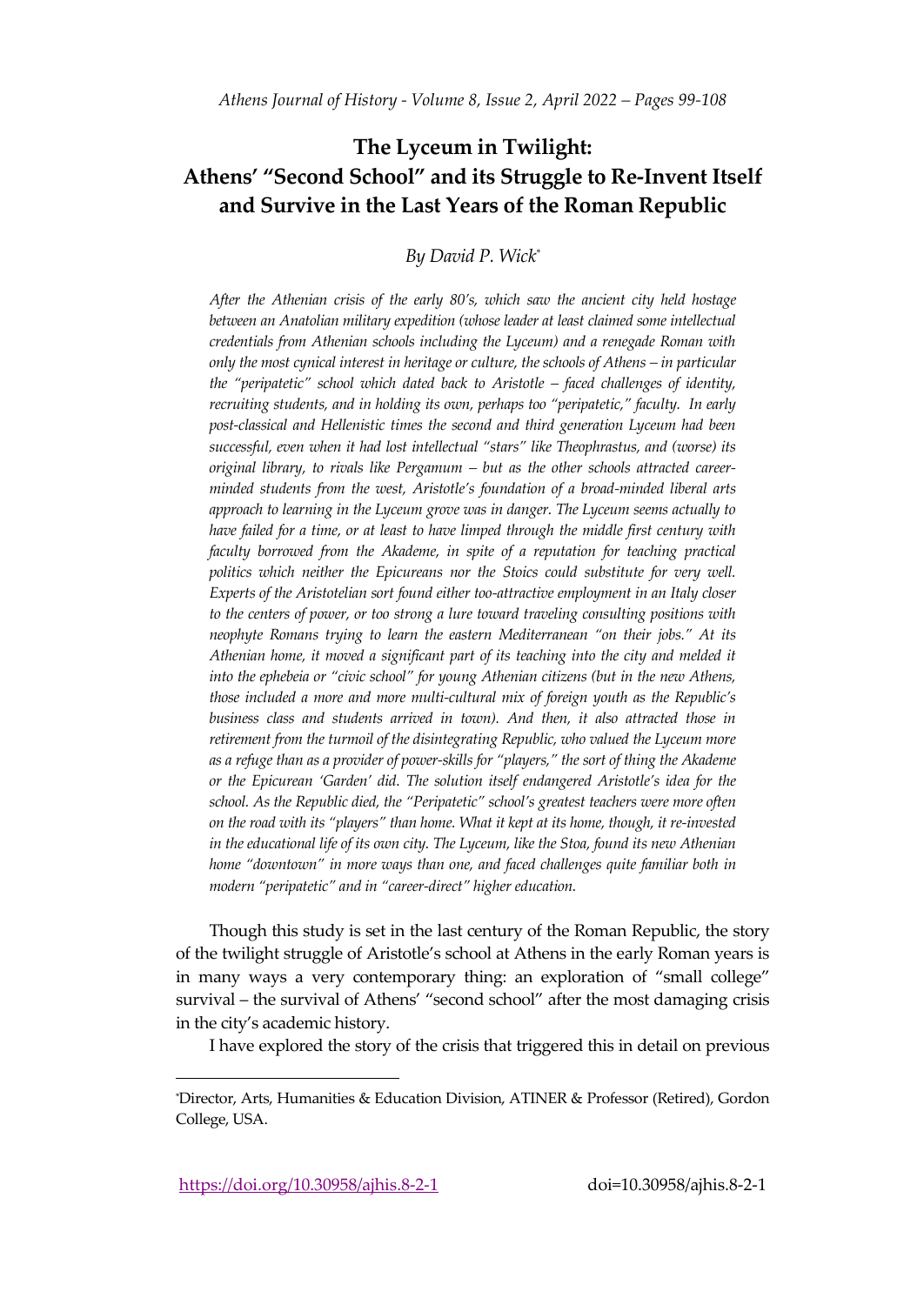occasions, <sup>1</sup> but the essentials are these. An Anatolian agent had in 88-87 attempted an anti-Roman coup in Athens, using credentials – true or false – as a student at the Lyceum and as a graduate of the Akademe, making out of them locally important intellectual capital. His name was Athenion. While paramilitary forces prepared for him in Pontus tried to engineer his takeover bid in the city, his rhetoric pushed buttons about the decline of the Athens from its classic years, the shrinking of its public life, the waning of the school he had attended.

'Let us not stand by inactive while the temples are shut, the gymnasia foul through disuse, the theater without the ecclesia, the jury-courts silent, and the Pnyx taken away from the people ... Let us not stand by inactive, men of Athens, whilst the sacred cry Iacchos is silenced, and the hallowed sanctuary of Castor and Pollux is closed, and the conference halls of the philosophers are voiceless."<sup>2</sup>

When his coup failed, his hired muscle took hostages from leading city families to keep the families themselves trapped within the walls. They dug in on the Acropolis. A Roman force removed them, but it was not made up of those Romans enchanted by the city's culture and schools that were becoming the city's lifeline. Instead, captive Athens fell to the eccentric, Epicurean-educated outlaw Sulla. Sulla succeeded at smashing the hostage takers, but in doing damaged the city callously, even rooted the trees out of the ancient groves of learning – perhaps of what was left of the Lyceum, and certainly out of the Academe – and used them to build siege engines, in part just to show he was not mesmerized by the ancient cultural heritage around him, even if other Romans were. The 'silence' in the schools was (for the Lyceum as we shall see) a little true, but the aftermath Athenion and Sulla left was in subtle ways far worse for smaller schools like Aristotles'. It set in motion an ancient first-century version of what we have, since the mid-20<sup>th</sup> Century, often called a "brain drain."

But damage to the Lyceum had begun earlier. Athens had survived the original war that brought the Romans to Greece – the war against Philip V of Macedon in the early  $100's - as$  "walking wounded," but walking with a hopeful stride. Among the serious wounds it tried to ignore, though, were those to Aristotle's old school in the Lyceum grove. Roman defense against Philip's money-raising raids on an exhausted Greece arrived as asked, but what came to Athens was primarily naval and concentrated upon the excellent facilities in the Piraeus.<sup>3</sup> Philip, after his war chieftain Nicanor had been bluffed back by the

<sup>1.</sup> Ref., e.g., D. P. Wick, 'Students in the (Ancient) Streets, or Agent(s) Provocateur? The Liberal Arts Schools of Athens and the Hostage Crisis of 88,' *Athens Journal of History* 6, no. 4 (2020): 299-312*.*

<sup>2.</sup> Athenaeus v, 212b. The translation is from W. S. Ferguson, *Hellenistic Athens: A Historical Essay* (London, 1911), 443.

<sup>3.</sup> Livy, XXXI, xiv, 3; and XXXI, xxii, 4 ff.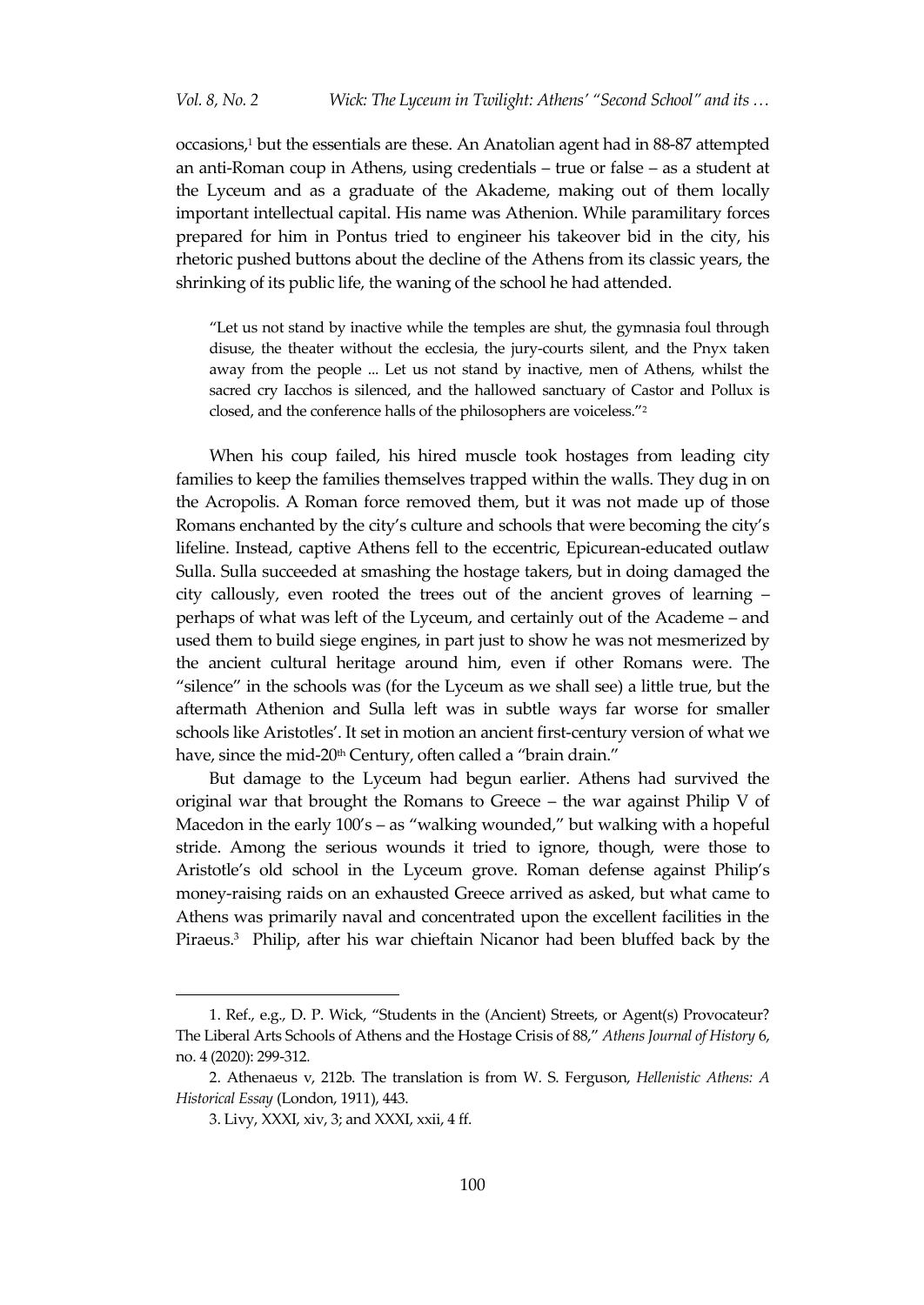ships,<sup>4</sup> was forced to lead a spoiling raid through the Attic farm country himself. Though he was able to beat the Athenian hoplite force handily enough, he found the newly reinforced city impregnable. Frustrated, he moved round to its quiet southeastern outskirts and sacked its *gymnasium* (hitherto largely untouched by warfare), damaging the Cynics garden of Cynosarges and the Lyceum in the process.<sup>5</sup> As he retreated, he attacked and mutilated statues and shrines in the Athenian suburbs and the country villages of Attica – if Athens wanted to play for Roman help using its spiritual *auctoritas* its symbolic heritage as trump cards, it could pay by seeing the symbols destroyed.

And so, the school limped through the new era down to the arrival of Sulla in the 80's, who was a Roman outlaw facing a return to Rome and an attempted coup of his own. He needed both intellectual capital and perhaps some strategic help. His victory against Aristion and Archelaus (Athenion's replacements) at Athens he hoped would read as a victory over Mithridates and his Anatolian provocateur insurgents, defense of an innocent city. He needed to acquire some captive expertise and the fashionable *cachet*, just as the victories of Aemilius Paullus had allowed him to confiscate his own following of Greek intellectuals almost a century earlier. There was no Polybius to bring to Rome this time, but Sulla's officer Ateius, according to Plutarch the first over the wall in the taking of Athens, caught himself the grammarian Philologus and carried him, as Sulla's army orchestrated chaos after the Battle of the Colline Gate and managed his coup, back to a distinguished career at Rome.<sup>6</sup>

Such 'exports' as that did Athens as a city no good at all, of course. Political refugees from the post-Sullan war torn Greece filled the small and shifting market for elite teachers in Italy rather than advertising the home campus of Aristotle. In a study on the Akademe intended to follow this one (and presented in early form at ATINER) I noted how Philo of Larissa fled his post as head of the Academy when the onslaught of Mithridatic propaganda (and perhaps the early machinations of the Peripatetic political adventurer Athenion) began to seem menacing. In Rome, Philo attracted both followers and controversy (see below). Both are likely as not to have attracted a few more students to the Athenian schools, but neither Philo nor his antagonist Antiochus of Ascalon returned to teach in Athens during the next years. Philo was soon dead, and Antiochus found it convenient to disappear into the newly-Roman East as advisor to Lucullus. Aristotelians like Philologus stayed in Italy for the same reasons.

And yet, all the trouble could have helped a "second school" like the Lyceum. After all, it was 'collateral damage' caused by the cloud of suspicion and notoriety

<sup>4.</sup> Polybius xvi, 27; Livy XXXI, xvi, 2 (where the general is called Philocles).

<sup>5.</sup> Diodorus, xxviii, 7.

<sup>6.</sup> Suetonius, *De Grammaticis*, 10; Varro, *De Lingua Latinae* vii, 10; J. P. V. D. Balsdon, *Romans and Aliens* (Chapel Hill, 1979), 57; Rawson, *Intellectual Life in the Late Republic* (London, 2002), 124.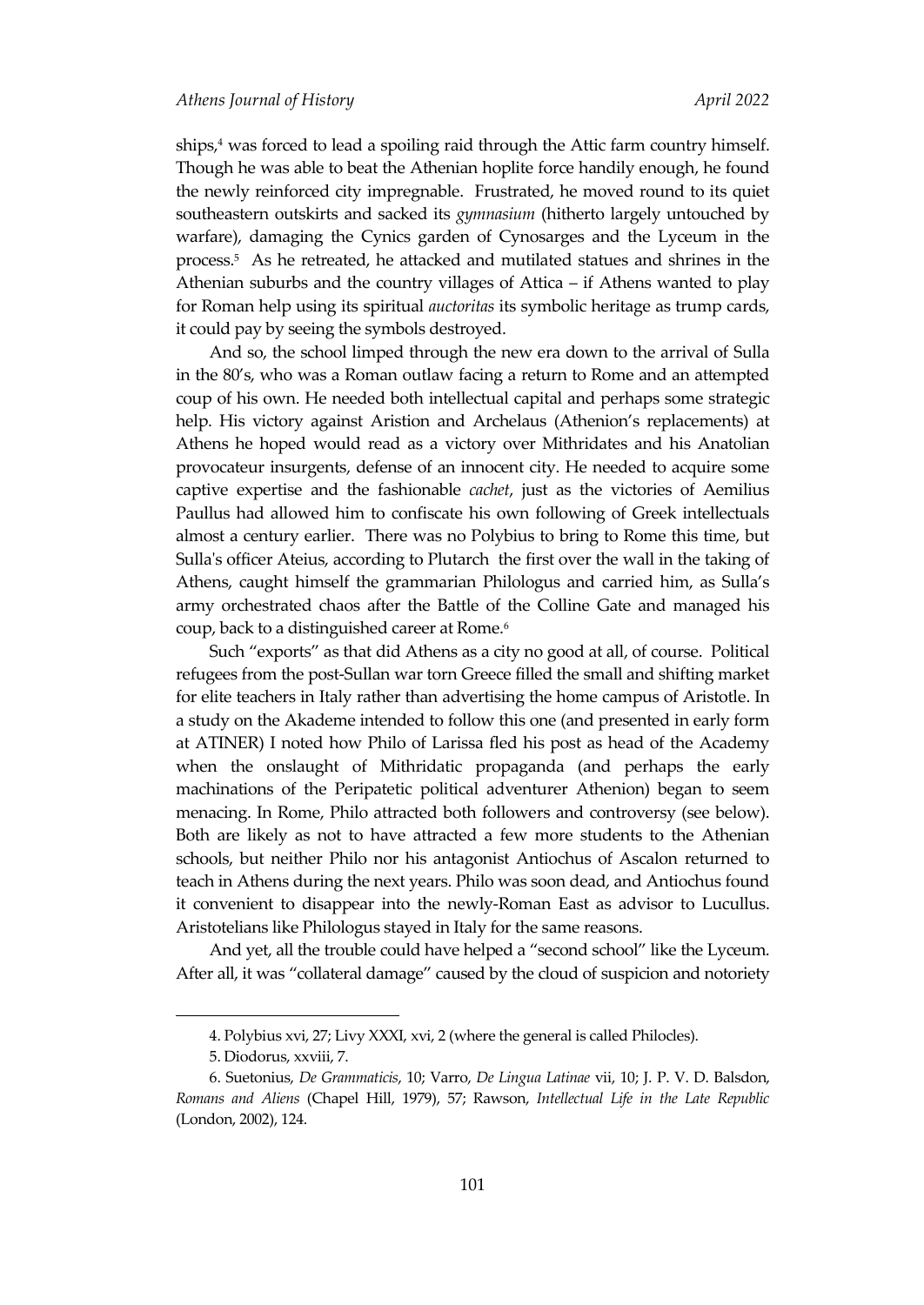hanging over the *Akademe* after the duel between Mithridates and Sulla. It was heightened by the behavior of Sulla himself in Italy over the next few years --Sulla advertised his roots in the Epicurean school. Athenion, the Mithridatic agent who had begun this "hostage crisis" that Athens barely survived at the beginning of the 80's, had used some form of credential from study at the Aristotelian and Platonic schools as political ammunition, but he had *left studies at the Lyceum* to finish at the Academe. He had, into the bargain, tried to paint a picture of a damaged or dying academic world, as he also tried to depict a political Athens strangled by pro-Roman business interests.

So, could the Mithridatic crisis in the Athens of the 80's help the Lyceum? If the heaviest damage was to the reputation of the Platonic *academe,* that school was still so embedded in the Mediterranean intellectual landscape that it was very resilient. 7 It remained not only economically viable, but by far the most famous and attractive of Athenian schools. The Lyceum could not prevent it from continuing to skim the cream of a momentarily shocked and suspicious clientele – especially in the Mediterranean to the west of Greece. How was the 'second school' of Athens during this era to survive, to create an intellectual persona that could attract its fair share of critical new (western) students? Where were its wealthy or powerful alumni to come from in the new era?

For an intellectual mascot, the Akademe had Plato (however far it now strayed from his teachings). The Aristotelian approach to human culture and the universe was still worth something, though. The Lyceum aimed, in the popular perception at least, at collecting and understanding real-world data about life; a rival for those Epicureans bent on 'engineering' data toward concrete goals; a rival for those Stoics who claimed to achieve an inner balance and spiritual perspective on life. It was not quite as famous, or as fashionable, but the age between Sulla and Caesar gave it a moment to shine.

## **The Lyceum, Not Quite Silent**

The most significant place to start, then, would be (for the student culture of Athens) with the fact that Athenian ephebic inscriptions of the period after Sulla's siege no longer mention any lectures continuing at either the Academy or the Lyceum. <sup>8</sup> Of the schools Athens supported, the Lyceum had radical challenges to face.

Part of its particular trouble lay rooted in a weakness (intended as a strength)

<sup>7.</sup> See Wick, 'Stoics and Epicureans for the 'Modern Market': How Athenian Educators Re-Tooled the Old City's 'Modernist Schools' for Republican Rome,' *Athens Journal of History* 3, no. 4 (2017): 265-274, and a coming study of the surviving Akademe in this same vein.

<sup>8.</sup> J. Glucker, *Antiochus and the Late Academy* (Göttingen, 1978), ch. 1; Rawson, op. cit., 11.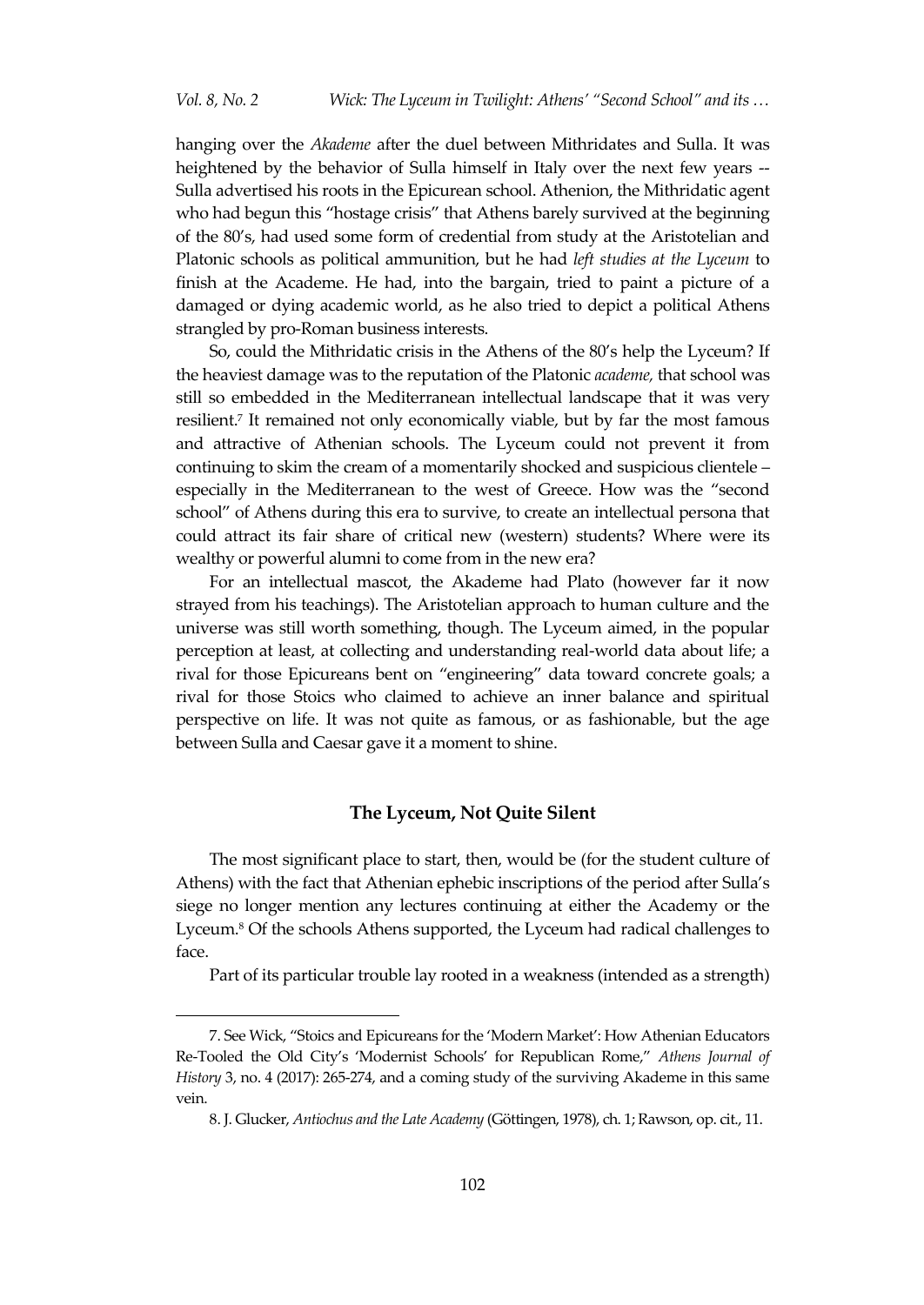$\overline{a}$ 

as old as Aristotle himself – the practice of encouraging traveling research, the 'overseas semester' that produced so much of what filled the Aristotelian essays as scholar after scholar returned to the school and enriched it with what they had studied first-hand in foreign places. As often as not they stayed where they studied, and this era only made that likelier. Aristotle had, after all, not only studied 'away' while running the new Lyceum, but had left it for an extended stay with the young Alexander in Macedon. His successor Theophrastus, after considerable success in Athens, had taken a more lucrative offer from Pergamum, and actually absconded with the school's library on his departure. $^9$ 

Scholars suspect that the succession of teachers and administrators may actually have lapsed at Aristotle's old school after the war with Philip. <sup>10</sup> Aside from the famous Critolaus of the second century B.C., we have names of probable *scholarchs* or lead scholars at the Lyceum who include Diodorus of Tyre (he likely taught the father of the political predator Athenion), an Erymneus (just a name), the rather uncertain Andronicus of Rhodes and Boethius of Sidon, and finally the better-known Cratippus of Pergamum who Cicero speaks of during is later years.<sup>11</sup> But Cratippus (a story I followed in my article on the Platonic *Akademe*) was actually a student of the famous, revionist, platonist Antiochus of Ascalon, and then briefly of his duller brother Aristus, and possibly – given his practical tendencies – even of the skeptical Philo before them. He did not even pretend to be Aristotelian when he taught at the Lyceum; it simply had a teaching position open. The Peripatetics of Aristotle's old school may have espoused him as a sort of stop-gap. He put students in seats.

If Cicero's Athens really had a Lyceum without Aristotelians, that might in turn add some color to a list in Clement of Alexandria, which seems to imply that Diodorus of Tyre was the last Peripatetic scholarch, and that Erymneus was

<sup>9.</sup> J. P. Lynch, *Aristotle's School: a Study of Greek Educational Institution* (Berkeley, 1972). The library seems to have gone with either Theophrastus or his entourage of students to Pergamum in Asia Minor and thence, via the brokerage of the bookdealer/adventurer/ naval brigand Apellicon of Teos, onto the Athenian 'used' market, thence into Sulla's hands, and finally to Italy. See Rawson, *Intellectual Life in the Late Republic*, 2002, 40, and related discussions). A really good library, one suspects, would in any case have been far more critical for the serious continuation of Aristotelian studies than Platonic or Epicurean, ref. points made in this author's presentation *'*Scholar, Smuggler, Mercenary, Thief – A Brief Introduction to the Strange History of the Library of Pergamon, and the Stranger Men Who Built and Broke It,*'* In *ATINER Conference on the Arts & Humanities*, January 2021 (a revision presented at the conference on History, June 21)...

<sup>10.</sup> Lynch, *Aristotle's School: A Study of Greek Educational Institution,* 1972, 290-291.

<sup>11.</sup> J.-L. Ferrary, *Philhellénisme et Impérialisme: Aspects Idéologiques de la Conquête Romaine du Monde Hellénistique, de la Seconde Guerre de Macédoine à la Guerre Contre Mithridate* (Rome, 1988), 465; Cf. Lynch, *Aristotle's School: A Study of Greek Educational Institution,* 1972, 203-205.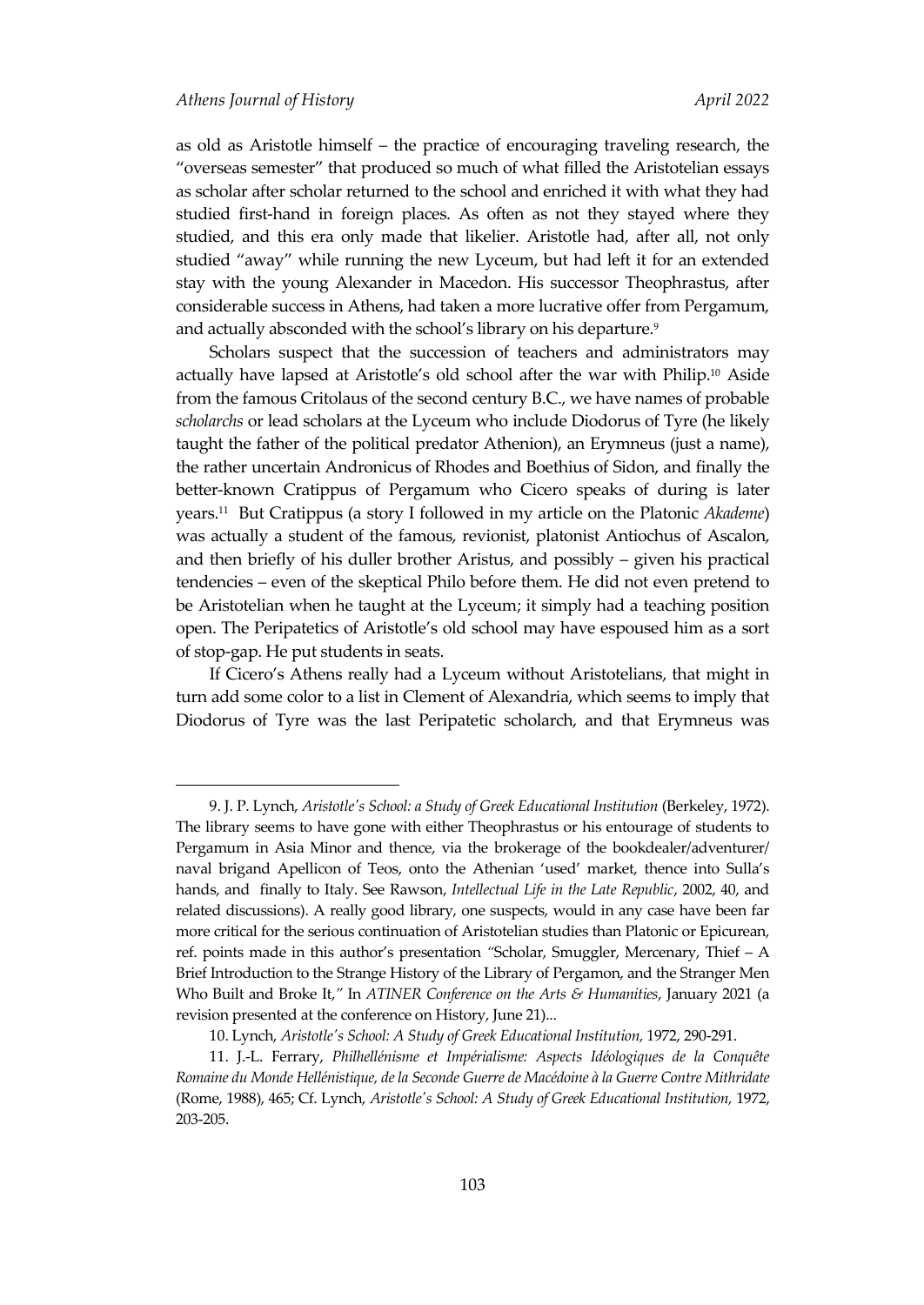merely one of his students.<sup>12</sup> The Athenian dialogue in Cicero's *de Finibus* (set in 79) places M. Pupius Piso in the position of defending the honor of Aristotle and Theophrastus; there sadly being no defender available from among Athenian teachers at all, though Antiochus of Ascalon is able to in the piece to appear for the Academics.<sup>13</sup> In it Piso also lists a 'roll' of Peripatetic leaders, which ends with Diodorus. Such a gap in its turn casts a light backward onto the "silence" of the schools about which Athenion complained in 88, since Diodorus is likely to have been dead by 90 B.C..<sup>14</sup>

Antiochus of Ascalon, if Glucker was correct, attempted when Diodorus died, and Philo of Larissa fled looking for consulting fees on the road, to strengthen his own fledgling school (he called it the 'Old Academy') by claiming in it to revive in it both the true precepts of the early Academics *and* Peripatetics. Yes, there were two competing Platonic schools in these years, both rather practical in career terms, neither very orthodox as Plato would have seen them, and the newest one claimed it had *replaced* the Lyceum. So, the Cratippus of Pergamum I mentioned earlier, tried to attract students claiming he was less "stoic" that then city's current 'star' academic, Aristus; he said nothing about being Aristotelian, just that he was a more practical option for the career-minded student than one could get at the Akademe. <sup>15</sup> Professorial talent was so thin on the ground that one could claim an 'old school' credential by representing any motley 'footprint' of ancestral Athenian teachers or traditions one wished.

At any rate, Cicero came through in the 70's and heard no one teaching a regular course at the Lyceum, though the young Lucius Cicero seems to have thought that there might be Peripatetic lectures somewhere in town. He was anxious to hear about the legendary verbal fireworks of Carneades.<sup>16</sup> This disappointment must have been severe for many young Romans: the Aristotelian school would have been the one place in Athens where one could hope to get the real, practical, scientific stuff of civil success and governmental skill. If two Peripatetic students had been involved in the tragic firestorm of the "88" revolution (as everyone seems at least to have believed),<sup>17</sup> it was only because Aristotle's school was supposed to teach practicing political theory. However their parents may have felt, it remains hard to imagine young Romans cut of the

<sup>12.</sup> Clement of Alexandria, *Stromateis* I (XIV), 63-64.

<sup>13.</sup> M. T. Cicero, *De Finibus*, v, 13-14.

<sup>14.</sup> Glucker, *Antiochus and the Late Academy*, 1978, 15-21; D. Sedley, 'The End of the Academy,' *Phronesis* (1981): 70-71; Ferrary, p. 469.

<sup>15.</sup> Glucker, *Antiochus*, pp. 119-120; Ferrary, *Philhellénisme et Impérialisme: Aspects Idéologiques de la Conquête Romaine du Monde Hellénistique, de la Seconde Guerre de Macédoine à la Guerre Contre Mithridate*, 1988, 469, n. 115.

<sup>16.</sup> Cicero, *De Finibus*, v, 6.

<sup>17.</sup> Ferrary, *Philhellénisme et Impérialisme: Aspects Idéologiques de la Conquête Romaine du Monde Hellénistique, de la Seconde Guerre de Macédoine à la Guerre Contre Mithridate*, 1988, 472-473.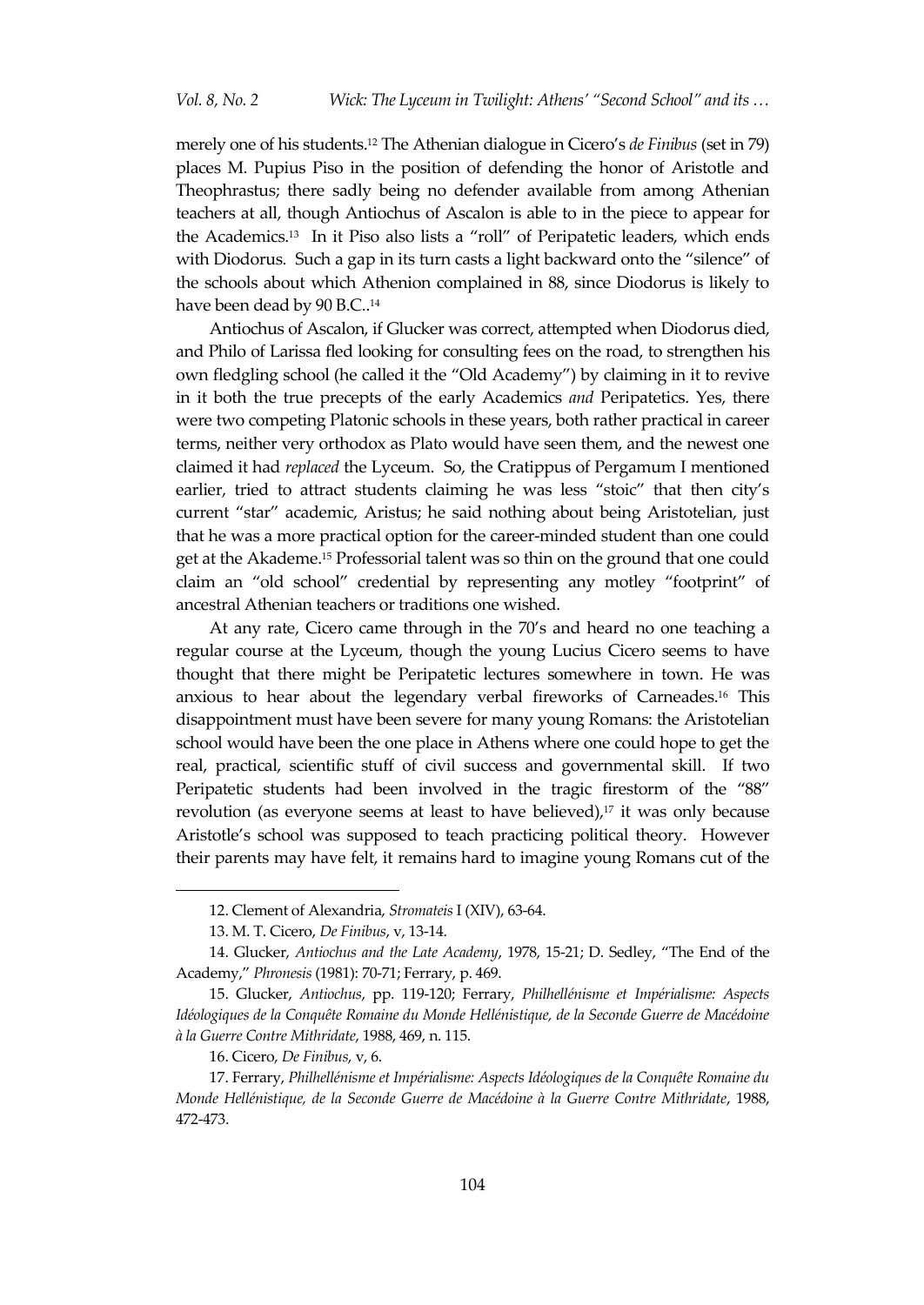cloth of Catiline or Caelius Rufus being put off by tales about the downfall of Athenion.

By comparison, the Epicurean schools were full of theoretical 'logical positivists' or power strategists (however good the food was), the typical image a caricature of wise-clever intellectuals who cocked a skeptical eyebrow and debunked social myths, who would tell you for a fee that a proper understanding of your component atoms would cure your anxieties. These were what the English a century ago called 'Balliol men;' if young Romans of the late Republic were going to be taught by *magistri Graeculi* they didn't want clever theorists about science and harmony with nature and a love for human culture, they wanted men who knew the inside of "Whitehall" or "the Hague" – the way 'insider meetings' in a government worked, how to manipulate voters during volatile elections, how to skew public trials or scandals so they spun the right way – all interests we find very familiar in the  $21<sup>st</sup>$  century. In modern terms, the 'liberal arts' and the 'examined life' were *passé;* you wanted your children to learn how to negotiate the hard way with creditors or investors, or ministers from the EU.

But, this didn't *feel* to clients buying schooling at the Lyceum as though it were a betrayal of an ancient heritage. Aristotle, after all, hadn't talked about *ataraxia*, the trendy new Greek word for a life free of anxiety, he had talked about *government*, and now there was no one in his place now doing what he had done. Cratippus, who seems to have done some 'filling in' in the 40's, was ready on the slightest suggestion of Cicero to pack up and go on an Asian tour with Cicero's son if there were a little real money forthcoming.<sup>18</sup>

Thus the "silence in the school" the political predator Athenion rose a cry about need not have been due to any cessation of public teaching, nor to any putative Roman intervention in the Attic system of education, nor need we suppose with Badian that the Peripatetics were somehow 'at odds with the Athenian establishment.'<sup>19</sup>

Athens was after 89/88 simply left with a decaying and second-rate Aristotelian school, in the wreckage of which we can glimpse only a few uncertain names and a momentary flash of dangerous political adventure. Glucker supposes the decline to have arisen when the Asian college at Pergamum, which had long boasted *itself* as the premier Aristotelian school, source a better class of Peripatetic scholars, sank under the wave of Roman exploitation. $^{20}$ 

Aristotelian studies would have their renaissance not in Athens but in Italy.<sup>21</sup> Andronicus of Rhodes, far from growing into the post of *scholarch* of the Lyceum, was already or would soon headed for Italy himself, where the Peripatetic library

<sup>18.</sup> Cicero, *Epistulae ad Familiares*, XII, xvi, 2.

<sup>19.</sup> E. Badian, 'Rome, Athens, and Mithridates,' (Gorgias Press, 2016), 513.

<sup>20.</sup> Glucker, *Antiochus*, 1978, 373-379.

<sup>21.</sup> Rawson, *Intellectual Life in the Late Republic*, 2002, 291.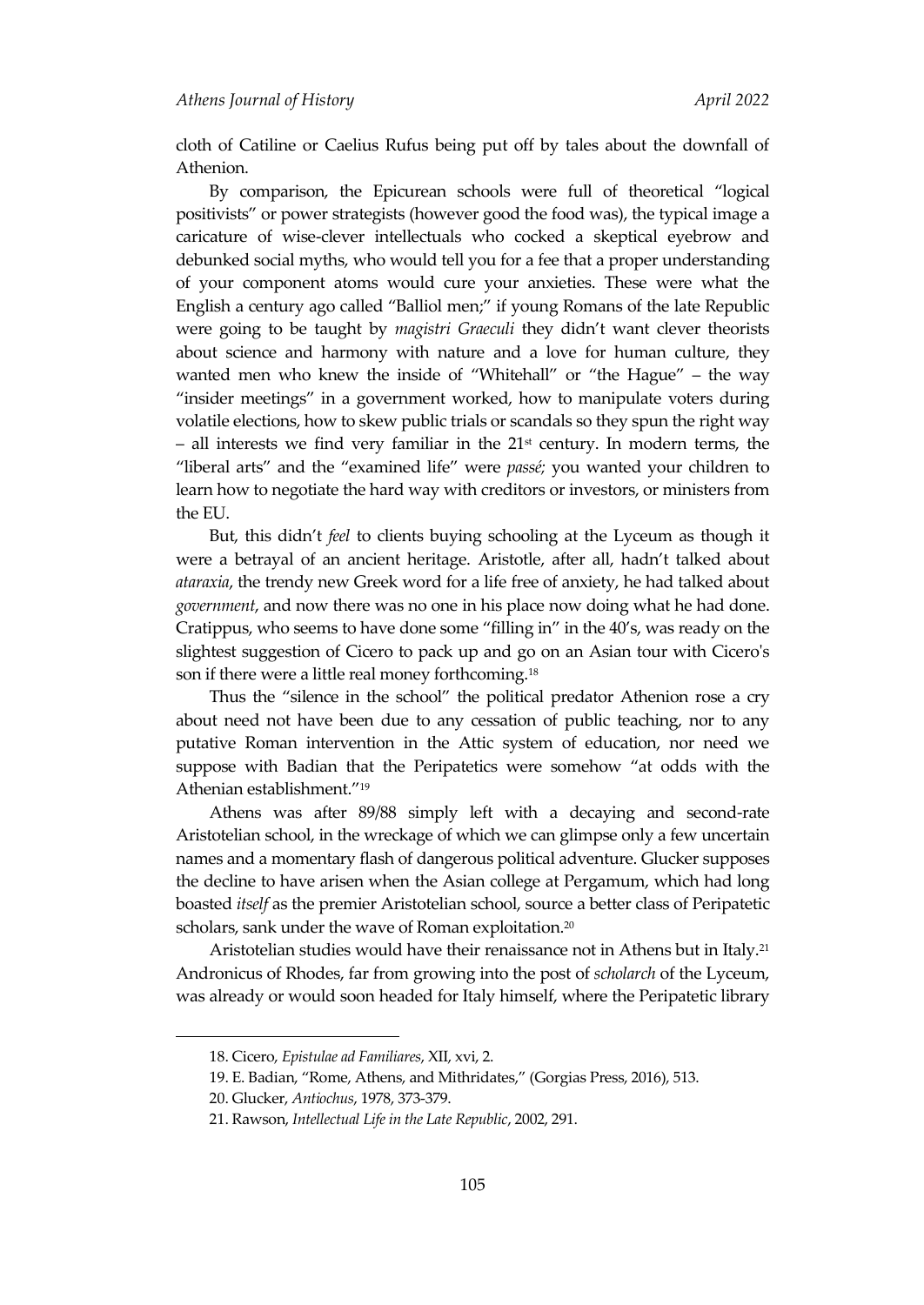of Pergamum had also gone. For the rest of his life, he would undertake with Tyrannio the definitive edition of Aristotle's works.<sup>22</sup>

To be sure, Aristotle's old school at Athens was not yet quite dead, like the Academe and the others, it became one of the few easily available weapons Athens retained for its struggle to find an important place in the Roman world. Tourism could be turned into an educational draw, and it was. Athenian civic education (the *ephebeia*) was revamped to regularize the status of foreign students alongside the native children. The Lyceum was stirred into the mix of city attractions. Students of the state-run civic school, the *ephebeia* included Romans now right alongside old-family Athenians. They attended occasional lectures in the Ptolemaeum by principal teachers of (at least) the Lyceum and Plato's school. <sup>23</sup> An inscription honors the class of 123/122 for listening to 'the lectures of Zenodotus at the Ptolemaeum and the Lyceum and also all the other philosophers in the Lyceum and the Academy throughout the year.'<sup>24</sup> The corps of *ephebes* were in turn required to donate each year some one hundred volumes to its library.<sup>25</sup> The foreigners among them could now gain for Athenian citizenship, if they wished it just by finishing a course of study. <sup>26</sup> But it was the Lyceum *name* lending its 'cachet' to an educational business downtown. The old grove lay in the shadows.

The ageing buildings of the classical Athenian democracy looked down from the heights above the Lyceum grove like the ghosts of a purer era. Whatever violence or deceit they might have seen in their day, they had seen not just brilliance, but a brilliance in which competing, contesting and mutating points of view could be melded into an on-going cultural dialogue.

The shade of this across the crowded, intimate landscape of schools and lecturers, statues and dedications told a story. Perhaps in reaction to what Sulla had done, the Romans in their better moments would *shade* the city of Athens and schools from the crumbling Hellenistic world and their own convulsing Republic. They often returned to Athens, especially to old schools like the Lyceum, when their own power games disintegrated. Whether from nostalgia like Cicero's, or a desire like that of Brutus after Caesar's assassination simply to disappear into a

<sup>22.</sup> Strabo, XIII, C609; XII, C548; XVI C757; Cf. Cicero expecting to find very technical works on Aristotle in the library of *Lucullus*, *Ad Att*. IV, x, 1; *De Finibus* iii, 10; and v, 12.

<sup>23.</sup> *Inscriptiones Graecae* (vol. I2), 1006.19.

<sup>24.</sup> *Inscriptiones Graecae*, (vol. I2), 1006.19. The 'Ptolomaeum' was the site of the Athenian *ephebeia* or 'civic high school' courses, but the lectures were open to visitors (*especially Mediterranean or especially Roman business families interested in settling in or trading with Athens, whose children could gain Athenian 'double citizenship' if they passed the courses*).

<sup>25.</sup> Ibid; Cf. Ferguson, *Hellenistic Athens: A Historical Essay*, 1911, 416; Rawson, *Intellectual Life in the Late Republic*, 2002, 12.

<sup>26.</sup> J. K. Davies, 'Athenian Citizenship: The Descent Group and the Alternatives,' *Classical Journal* 73 (1975): 119; Cf. M. J. Osborne, *Naturalization in Athens* (Brussels, 1982), 205.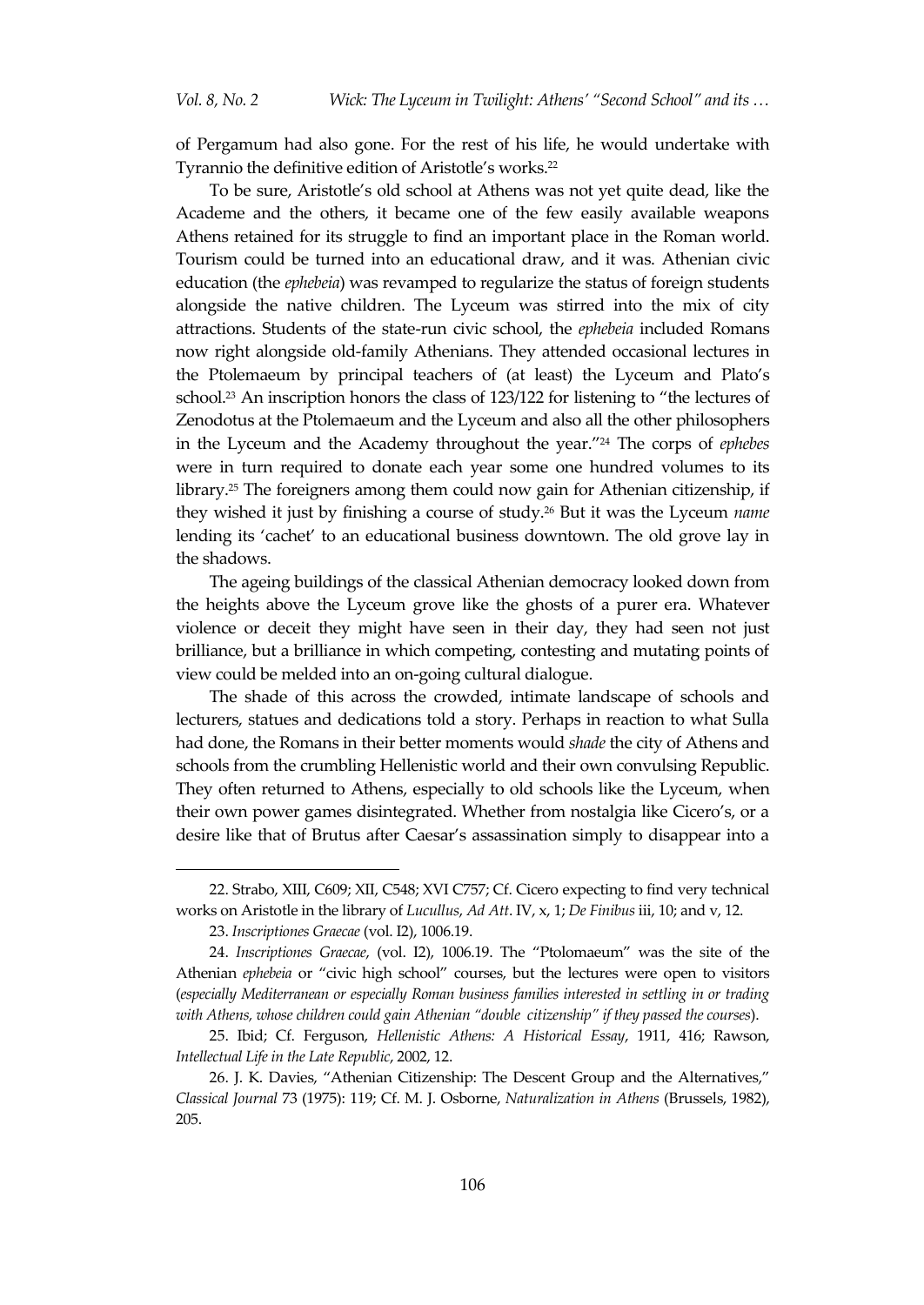lost, calm world imagined from student days, Roman after Roman came back, and for a time, the aura of the old schools sheltered them.

What this could *not* do, of course, was save the schools *as* schools. Those that survived adapted to the new world of power politics and speech media. The broad-minded, tolerant, multi-faceted wisdom – the '*liberal arts perspective*' if you will – that Aristotle had intended would distinguish his school from the Academy, that allowed it more societal innovation than the Stoa, that kept its investigations more integrated with culture and wisdom than the Scientists at the 'Garden,' was difficult (as it is in our own day) to articulate to a culture of students who hoped to turn tools to their own agendas overnight. Faced with that, the Lyceum seems to have been unable even to hold onto its faculty. Consulting positions, attachments to the players of power were always a danger to a school with the Aristotelian approach. In eras like the late Roman Republic (and in some ways in ours) they formed a weakening solvent that left the school of Aristotle desperately challenged, and produced students who could *compete* in the dangerous player politics of the new world (one so like ours) but very few of whom could step back from it, diagnose, and truly try to cure it.

## Bibliography

- Athenaeus. *Deipnosophistae* (See notes or for further reading search on 'Akademe,' 'Lyceum,' 'Peripatetic' or by scholar name).
- Badian, E. *Rome, Athens, and Mithridates.* Gorgias Press, 2016.
- Balsdon, J. P. V. D. *Romans and Aliens*. Chapel Hill, 1979.
- Cicero, M. T. *De Finibus Bonorum et Malorum.* (On the Ends of Good and Evil.)

*\_\_\_\_. Epistulae ad Familiares.* (Letters to Friends.)

- Clement of Alexandria. *Stromateis I*. XIV.
- Davies, J. K. 'Athenian Citizenship: The Descent Group and the Alternatives.' *Classical Journal* 73 (1975).
- Diodorus Siculus. *Universal History*. XXVIII.
- Ferguson, W. S. *Hellenistic Athens: A Historical Essay*. London, 1911.

Ferrary, J.-L. *Philhellénisme et Impérialisme: Aspects Idéologiques de la Conquête Romaine du Monde Hellénistique, de la Seconde Guerre de Macédoine à la Guerre Contre Mithridate*. (Philhellenism and Imperialism: Ideological Aspects of the Roman Conquest of the Hellenistic World, from the Second Macedonian War to the War Against Mithridates). Rome, 1988.

- Glucker, J. *Antiochus.* Göttingen, 1978.
- Livy. *History of Rome*. bk XXXI.
- Lynch, J. P. *Aristotle's School: A Study of Greek Educational Institution*. Berkeley, 1972.

Osborne, M. J. *Naturalization in Athens*. 2 Volumes. Brussels, 1982.

Polybius. *History*. XVI.

Rawson, E. *Intellectual Life in the Late Republic*. London, 2002.

Sedley, D. 'The End of the Academy.' *Phronesis* (1981).

Strabo. *Geography.*

Suetonius. *De Grammaticis*. (On Grammar.)